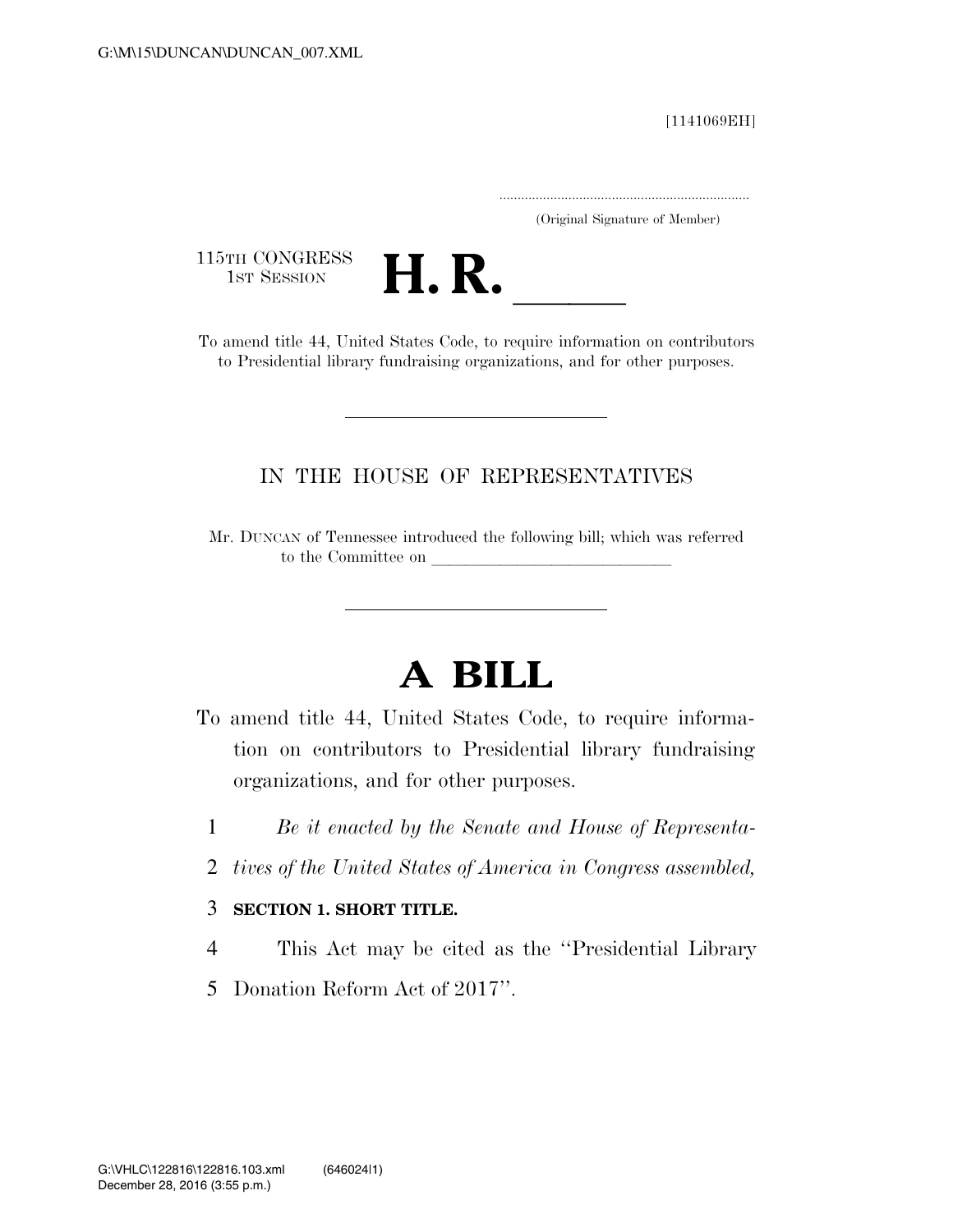## **SEC. 2. PRESIDENTIAL LIBRARIES.**

 (a) IN GENERAL.—Section 2112 of title 44, United States Code, is amended by adding at the end the fol-lowing new subsection:

 ''(h) PRESIDENTIAL LIBRARY FUNDRAISING ORGA-NIZATION REPORTING REQUIREMENT.—

 ''(1) REPORTING REQUIREMENT.—Not later than 15 days after the end of a calendar quarter and until the end of the requirement period de- scribed in paragraph (2), each Presidential library fundraising organization shall submit to the Archi- vist information for that quarter in an electronic searchable and sortable format with respect to every contributor who gave the organization a contribution or contributions (whether monetary or in-kind) total-ing \$200 or more for the quarterly period.

17 "(2) DURATION OF REPORTING REQUIRE- MENT.—The requirement to submit information under paragraph (1) shall continue until the later of the following occurs:

21 "'(A) The Archivist has accepted, taken 22 title to, or entered into an agreement to use any land or facility for the Presidential archival de- pository for the President for whom the Presi- dential library fundraising organization was es-tablished.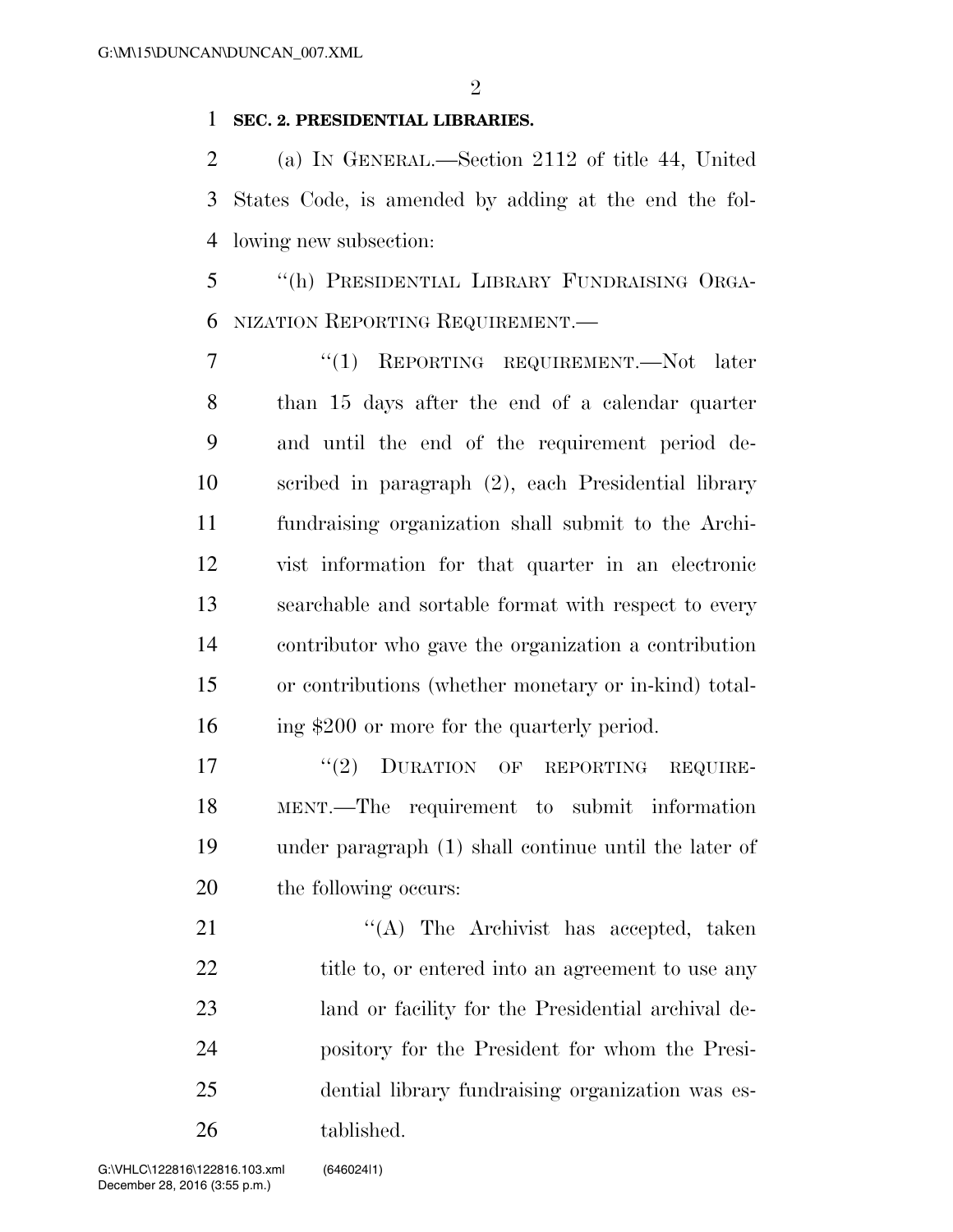| $\mathbf{1}$   | "(B) The President whose archives are                                    |
|----------------|--------------------------------------------------------------------------|
| $\overline{2}$ | contained in the deposit no longer holds the Of-                         |
| 3              | fice of President.                                                       |
| $\overline{4}$ | "(3) INFORMATION REQUIRED TO BE<br>PUB-                                  |
| 5              | LISHED.—The Archivist shall publish on the website                       |
| 6              | of the National Archives and Records Administra-                         |
| 7              | tion, within 30 days after each quarterly filing, any                    |
| 8              | information that is submitted under paragraph (1),                       |
| 9              | without a<br>fee or other access charge<br>$\overline{\text{in}}$<br>a a |
| 10             | downloadable database.                                                   |
| 11             | "(4) SUBMISSION OF FALSE MATERIAL INFOR-                                 |
| 12             | MATION PROHIBITED.-                                                      |
| 13             | "(A) INDIVIDUAL.—                                                        |
| 14             | "(i) PROHIBITION.—It shall be unlaw-                                     |
| 15             | ful for any person who makes a contribu-                                 |
| 16             | tion described in paragraph (1) to know-                                 |
| 17             | ingly and willfully submit false material in-                            |
| 18             | formation or omit material information                                   |
| 19             | with respect to the contribution to an orga-                             |
| 20             | nization described in such paragraph.                                    |
| 21             | "(ii) PENALTY.—The penalties de-                                         |
| 22             | scribed in section 1001 of title 18, United                              |
| 23             | States Code, shall apply with respect to a                               |
| 24             | violation of clause (i) in the same manner                               |
| 25             | as a violation described in such section.                                |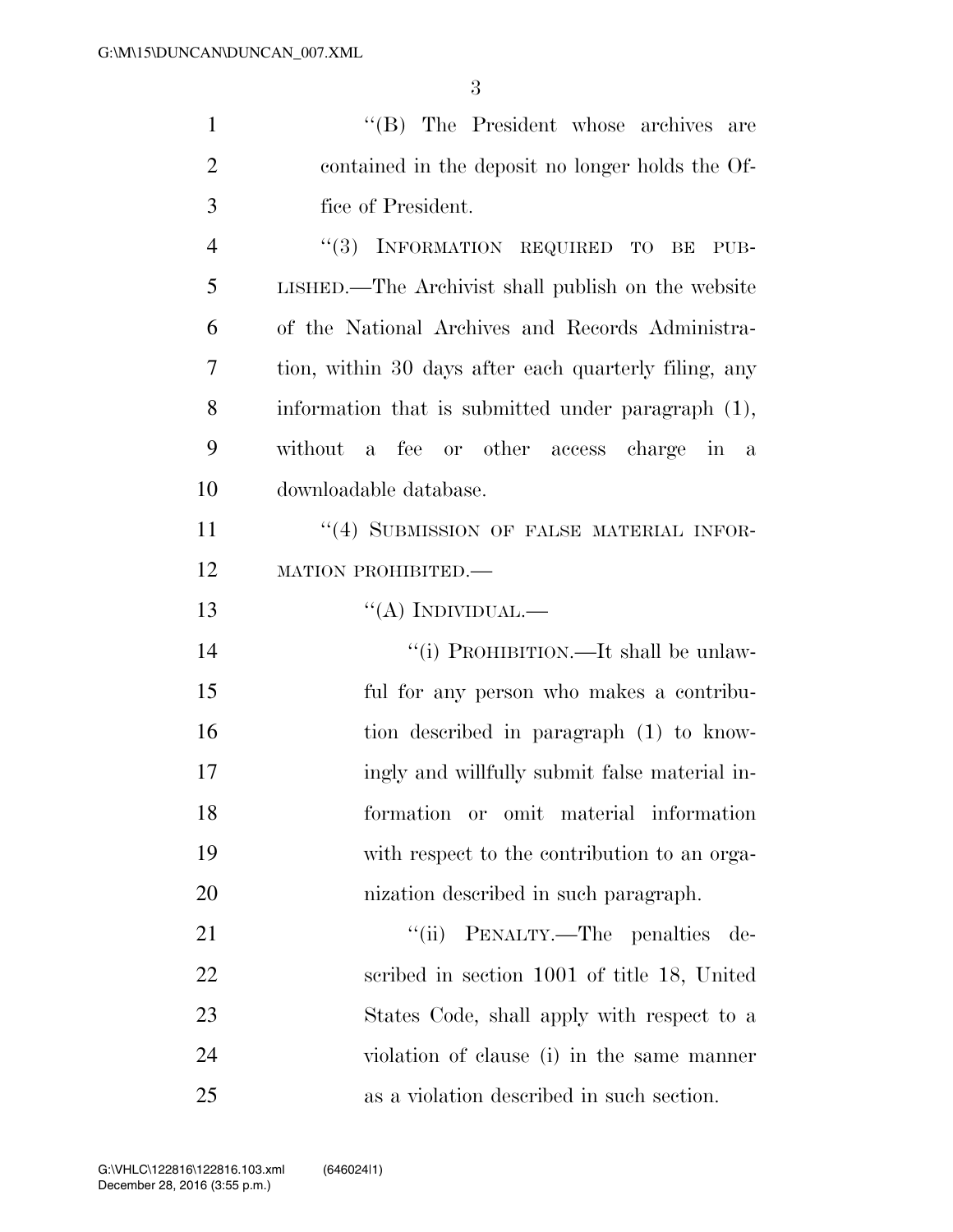| $\mathbf{1}$   | "(B) ORGANIZATION.—                          |
|----------------|----------------------------------------------|
| $\overline{2}$ | "(i) PROHIBITION.—It shall be unlaw-         |
| 3              | ful for any Presidential library fundraising |
| $\overline{4}$ | organization to knowingly and willfully      |
| 5              | submit false material information or omit    |
| 6              | material information under paragraph (1).    |
| 7              | "(ii) PENALTY.—The penalties de-             |
| 8              | scribed in section 1001 of title 18, United  |
| 9              | States Code, shall apply with respect to a   |
| 10             | violation of clause (i) in the same manner   |
| 11             | as a violation described in such section.    |
| 12             | " $(5)$ PROHIBITION ON CONTRIBUTION.—        |
| 13             | "(A) IN GENERAL.—It shall be unlawful        |
| 14             | for a person to knowingly and willfully—     |
| 15             | "(i) make a contribution described in        |
| 16             | paragraph $(1)$ in the name of another per-  |
| 17             | son;                                         |
| 18             | "(ii) permit his or her name to be           |
| 19             | used to effect a contribution described in   |
| 20             | paragraph $(1)$ ; or                         |
| 21             | "(iii) accept a contribution described       |
| 22             | in paragraph (1) that is made by one per-    |
| 23             | son in the name of another person.           |
| 24             | "(B) PENALTY.—The penalties set forth in     |
| 25             | section 309(d) of the Federal Election Cam-  |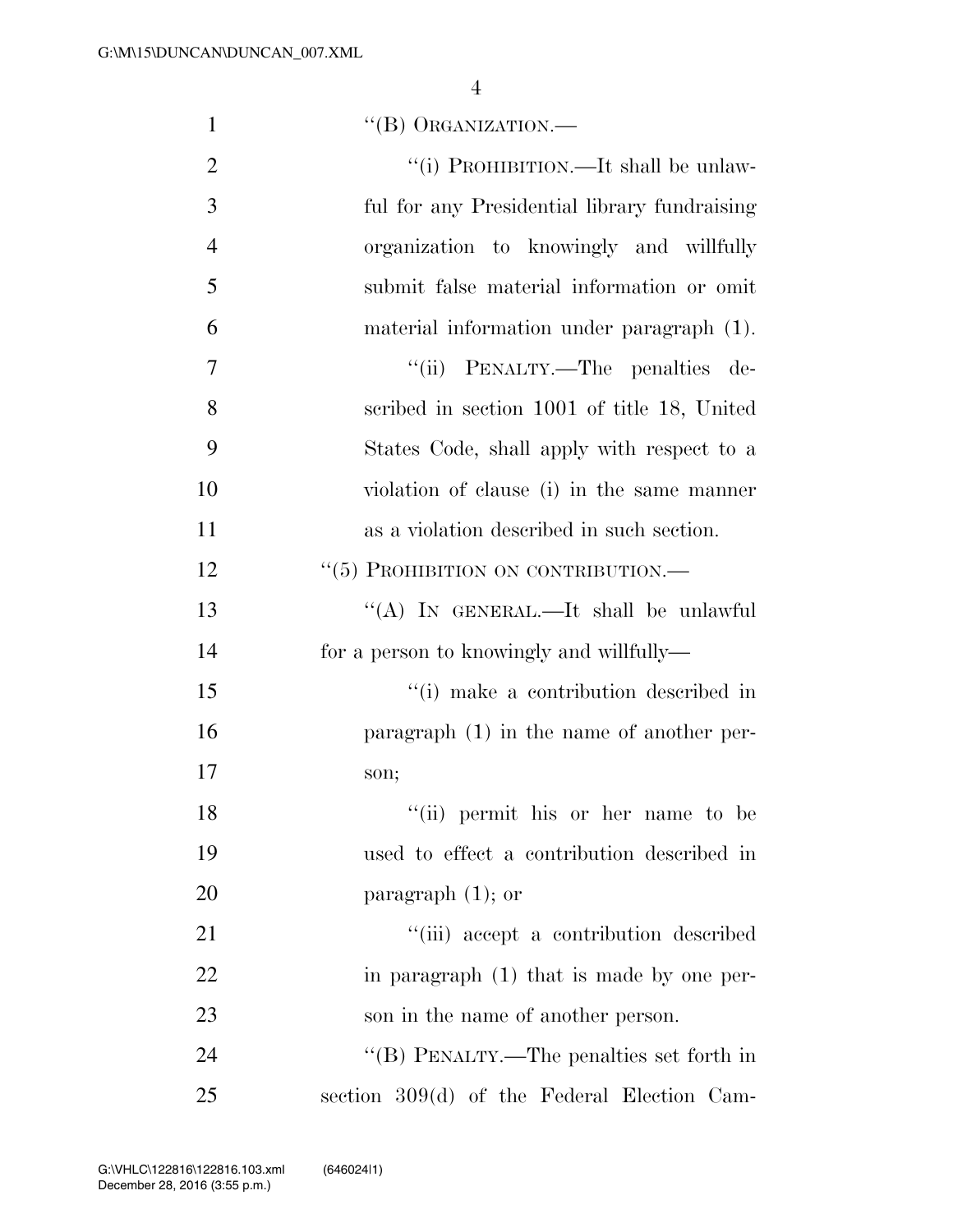| $\mathbf{1}$   | paign Act of 1971 $(2 \text{ U.S.C. } 437g(d))$ shall        |
|----------------|--------------------------------------------------------------|
| $\overline{2}$ | apply to a violation of subparagraph (A) in the              |
| 3              | same manner as if such violation were a viola-               |
| $\overline{4}$ | tion of section $316(b)(3)$ of such Act $(2 \text{ U.S.C.})$ |
| 5              | $441b(b)(3)$ ).                                              |
| 6              | "(6) REGULATIONS REQUIRED.—The Archivist                     |
| 7              | shall promulgate regulations for the purpose of car-         |
| 8              | rying out this subsection.                                   |
| 9              | "(7) DEFINITIONS.—In this subsection:                        |
| 10             | "(A) INFORMATION.—The term 'informa-                         |
| 11             | tion' means the following:                                   |
| 12             | "(i) The amount or value of each con-                        |
| 13             | tribution made by a contributor referred to                  |
| 14             | in paragraph $(1)$ in the quarter covered by                 |
| 15             | the submission.                                              |
| 16             | "(ii) The source of each such con-                           |
| 17             | tribution, and the address of the entity or                  |
| 18             | individual that is the source of the con-                    |
| 19             | tribution.                                                   |
| 20             | "(iii) If the source of such a contribu-                     |
| 21             | tion is an individual, the occupation of the                 |
| 22             | individual.                                                  |
| 23             | $\lq\lq$ (iv) The date of each such contribu-                |
| 24             | tion.                                                        |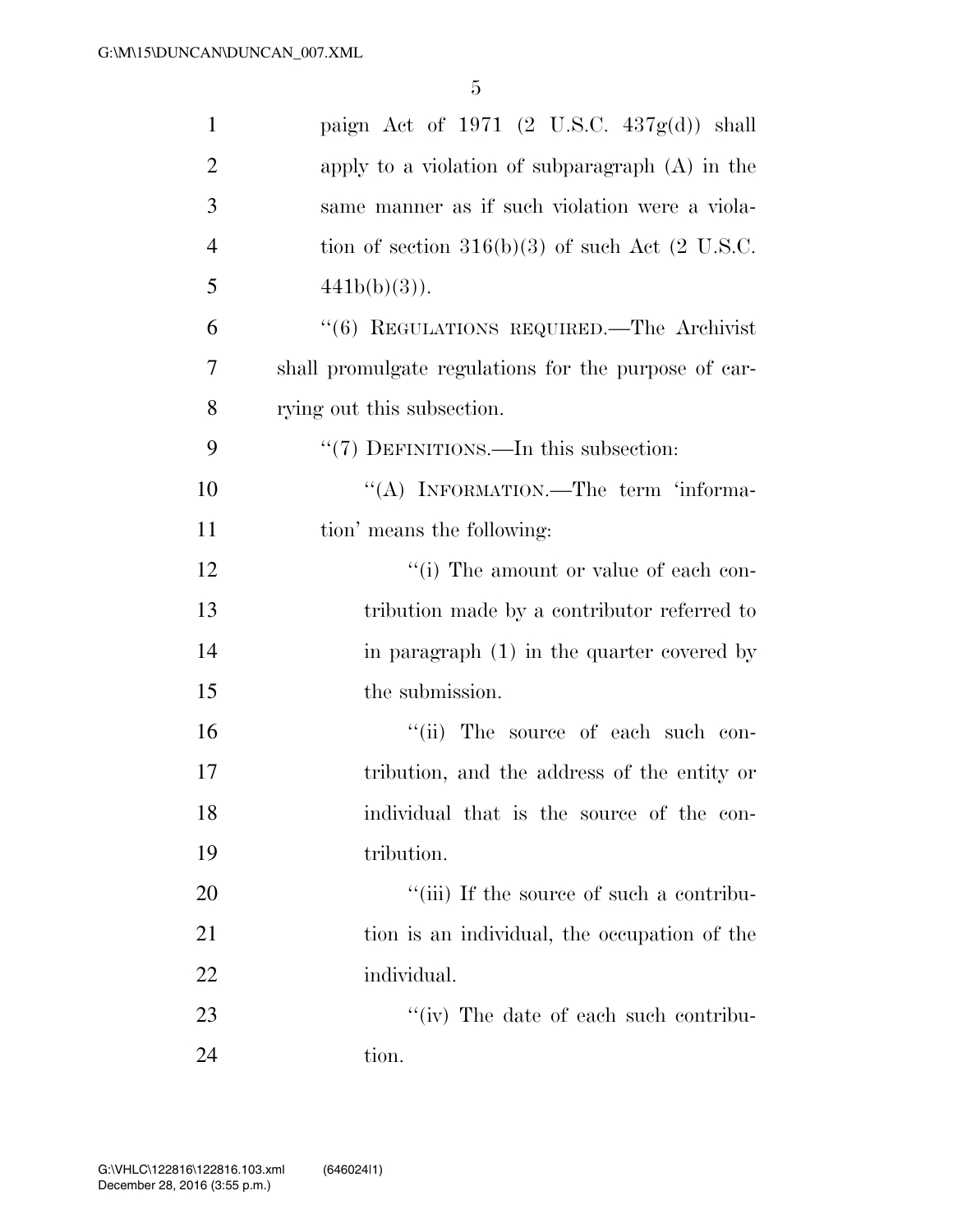| $\mathbf{1}$   | ``(B)<br>PRESIDENTIAL LIBRARY<br>FUND-                 |
|----------------|--------------------------------------------------------|
| $\overline{2}$ | ORGANIZATION. The term 'Presi-<br><b>RAISING</b>       |
| 3              | dential library fundraising organization' means        |
| $\overline{4}$ | an organization that is established for the pur-       |
| 5              | pose of raising funds for creating, maintaining,       |
| 6              | expanding, or conducting activities at-                |
| $\overline{7}$ | "(i) a Presidential archival depository;               |
| 8              | or                                                     |
| 9              | "(ii) any facilities relating to a Presi-              |
| 10             | dential archival depository.".                         |
| 11             | (b) APPLICABILITY.—Section $2112(h)$ of title 44,      |
| 12             | United States Code (as added by subsection $(a)$ )—    |
| 13             | (1) shall apply to an organization established         |
| 14             | for the purpose of raising funds for creating, main-   |
| 15             | taining, expanding, or conducting activities at a      |
| 16             | Presidential archival depository or any facilities re- |
| 17             | lating to a Presidential archival depository before,   |
| 18             | on, or after the date of the enactment of this Act;    |
| 19             | and                                                    |
| 20             | (2) shall only apply with respect to contribu-         |
| 21             | tions (whether monetary or in-kind) made after the     |
| 22             | date of the enactment of this Act.                     |
| 23             | SEC. 3. NO ADDITIONAL FUNDS AUTHORIZED.                |
| 24             | No additional funds are authorized to carry out the    |
| 25             | requirements of this Act and the amendments made by    |